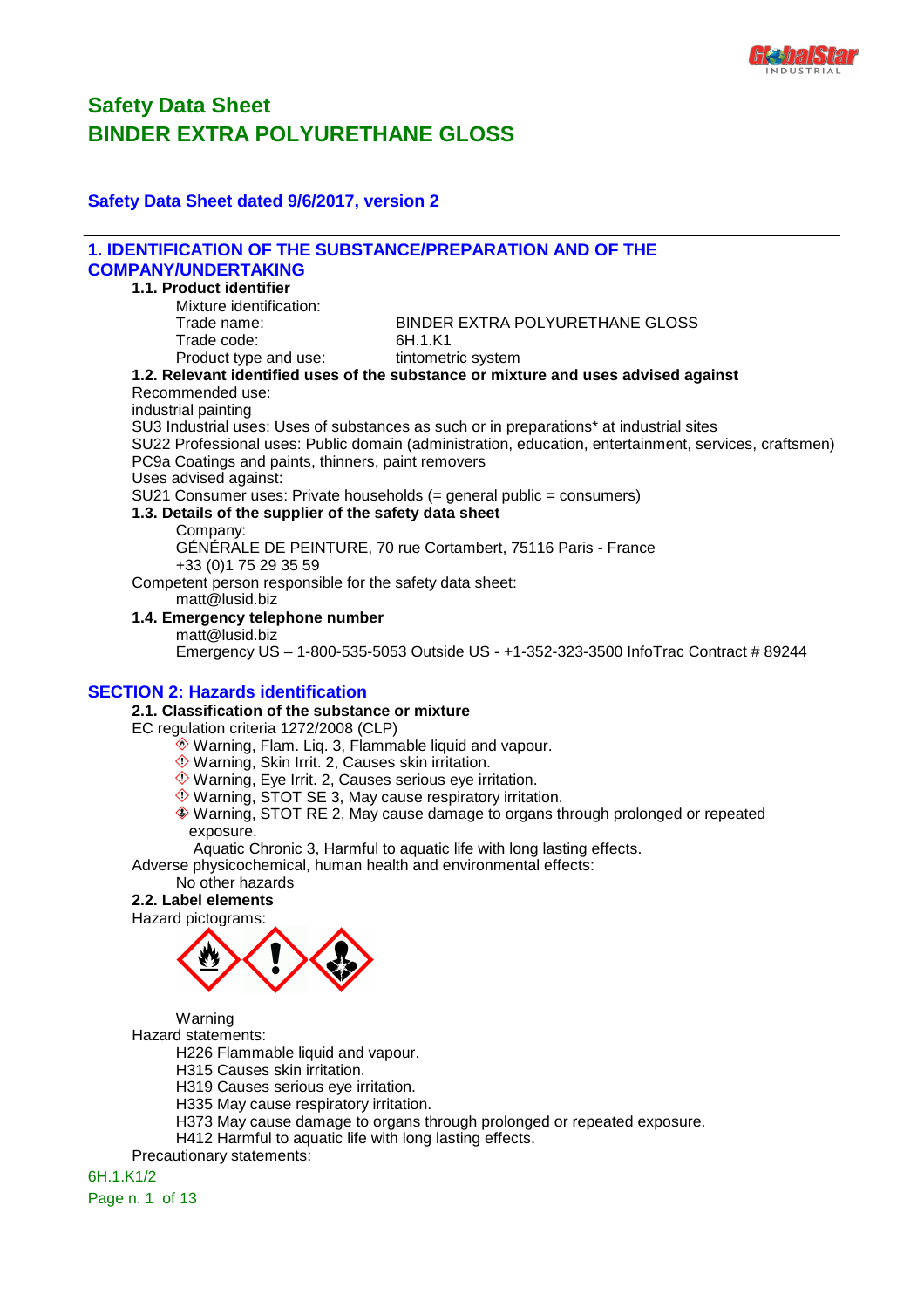

P210 Keep away from heat, hot surfaces, sparks, open flames and other ignition sources. No smoking.

P260 Do not breathe dust/fume/gas/mist/vapours/spray.

P261 Avoid breathing dust/fume/gas/mist/vapours/spray.

P273 Avoid release to the environment.

P280 Wear protective gloves/protective clothing/eye protection/face protection.

P370+P378 In case of fire, use a dry powder fire extinguisher to extinguish.

Special Provisions:

None

### **Contains**

HYDROCARBONS , C9, AROMATICS

xylene [4]

Hydroxyphenyl-benzotriazole derivatives EC-No 400-830-7: May produce an allergic reaction. reaction mass of bis(1,2,2,6,6-pentamethyl-4-piperidyl) sebacate and methyl

1,2,2,6,6-pentamethyl-4-piperidyl sebacate: May produce an allergic reaction.

Special provisions according to Annex XVII of REACH and subsequent amendments:

**None** 

### **2.3. Other hazards**

vPvB Substances: None - PBT Substances: None Other Hazards: No other hazards

### **SECTION 3: Composition/information on ingredients**

- **3.1. Substances**
- N.A.

#### **3.2. Mixtures**

Hazardous components within the meaning of the CLP regulation and related classification:

| Qty                     | <b>Name</b>                         | Ident. Number                   |                                               | <b>Classification</b>                                                                                                                                                                                                                                                                                                 |
|-------------------------|-------------------------------------|---------------------------------|-----------------------------------------------|-----------------------------------------------------------------------------------------------------------------------------------------------------------------------------------------------------------------------------------------------------------------------------------------------------------------------|
| >= 15% -<br>$< 20\%$    | HYDROCARBONS,<br>C9, AROMATICS      | EC:                             | 918-668-5                                     | <b><sup>◆</sup>2.6/3 Flam. Liq. 3 H226</b><br>♦4.1/C2 Aquatic Chronic 2 H411<br><b>13.8/3 STOT SE 3 H335</b><br><b>♦ 3.10/1 Asp. Tox. 1 H304</b><br><b>123.8/3 STOT SE 3 H336</b><br>EUH066<br>DECLP (CLP)*                                                                                                           |
| $>= 15\%$ -<br>$< 20\%$ | xylene [4]                          | Index<br>number:<br>CAS:<br>EC: | 1330-20-7<br>215-535-7                        | 601-022-00-9 $\otimes$ 2.6/3 Flam. Liq. 3 H226<br>$\Diamond$ 3.1/4/Inhal Acute Tox. 4 H332<br>$\Diamond$ 3.1/4/Dermal Acute Tox. 4 H312<br><b>1</b> 3.3/2 Eye Irrit. 2 H319<br><b>13.8/3 STOT SE 3 H335</b><br><b>1</b> 3.2/2 Skin Irrit. 2 H315<br><b>♦ 3.9/2 STOT RE 2 H373</b><br><b>♦ 3.10/1 Asp. Tox. 1 H304</b> |
| >= 5% -<br>$< 7\%$      | 2-methoxy-1-<br>methylethyl acetate | Index<br>number:<br>CAS:<br>EC: | 108-65-6<br>203-603-9                         | 607-195-00-7 ♦ 2.6/3 Flam. Liq. 3 H226                                                                                                                                                                                                                                                                                |
| >= 3% -<br>$< 5\%$      | n-butyl acetate                     | Index<br>number:<br>CAS:<br>EC: | $607 - 025 - 00 - 1$<br>123-86-4<br>204-658-1 | <b>♦ 2.6/3 Flam. Liq. 3 H226</b><br><b>13.8/3 STOT SE 3 H336</b><br><b>EUH066</b>                                                                                                                                                                                                                                     |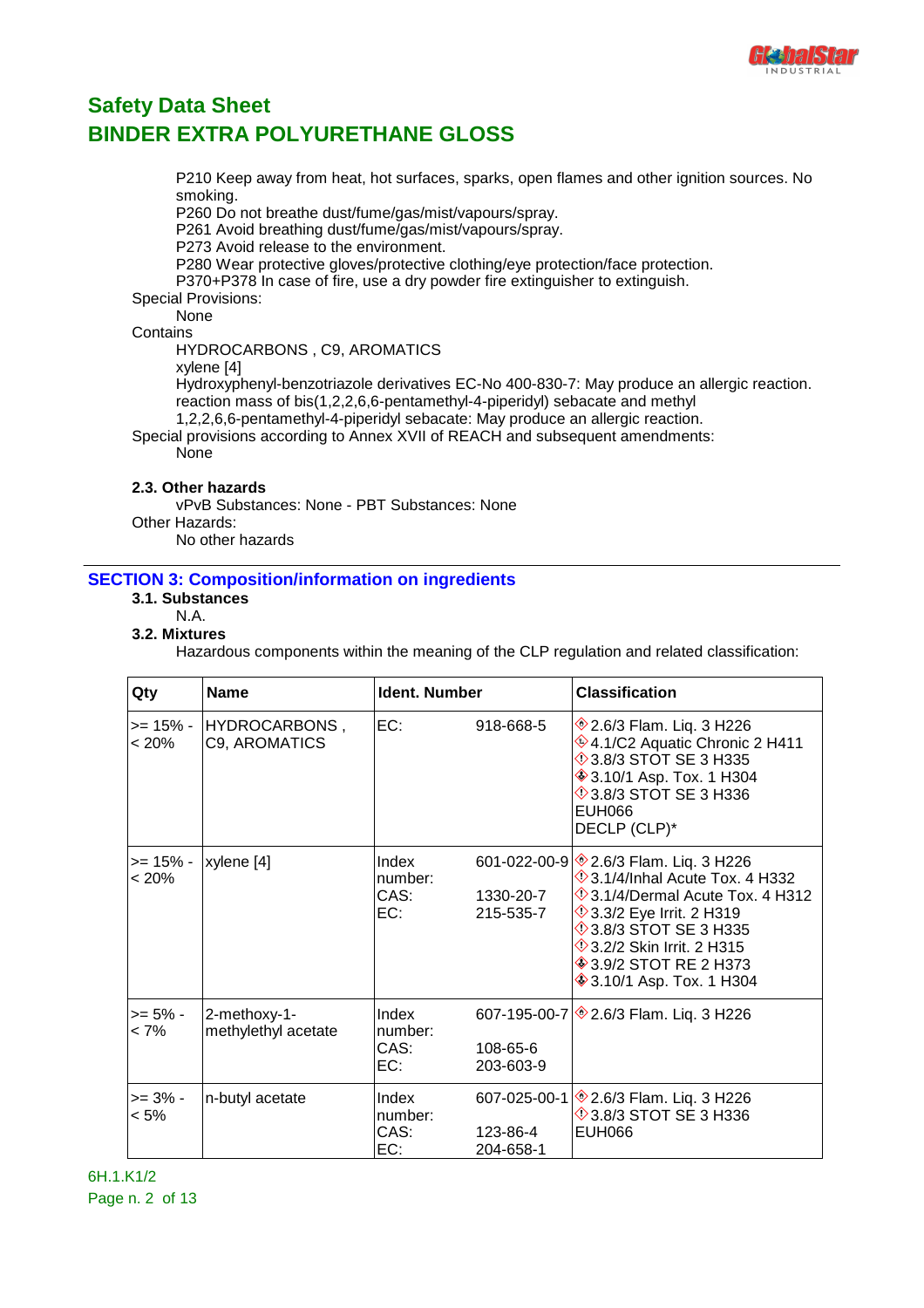

| $>= 1\%$ -<br>$< 3\%$   | 2-butoxyethyl acetate;<br>butylglycol acetate                                                                                                             | Index<br>number:<br>CAS:<br>EC: | 112-07-2<br>203-933-3 | 607-038-00-2 3.1/4/Dermal Acute Tox. 4 H312<br>$\Diamond$ 3.1/4/Oral Acute Tox. 4 H302<br>$\Diamond$ 3.1/4/Inhal Acute Tox. 4 H332 |
|-------------------------|-----------------------------------------------------------------------------------------------------------------------------------------------------------|---------------------------------|-----------------------|------------------------------------------------------------------------------------------------------------------------------------|
| $>= 0.5\%$<br>$- < 1\%$ | Hydroxyphenyl-<br>benzotriazole<br>derivatives EC-No 400-<br>830-7                                                                                        | Index<br>number:<br>EC:         | 400-830-7             | 607-176-00-3 $\otimes$ 3.4.2/1-1A-1B Skin Sens. 1,1A,<br>1B H317<br>♦4.1/C2 Aquatic Chronic 2 H411                                 |
| $- < 0.5\%$             | $>= 0.25\%$ reaction mass of bis(1,<br>$ 2,2,6,6$ -pentamethyl-4-<br>piperidyl) sebacate<br>and methyl 1,2,2,6,6-<br>pentamethyl-4-<br>piperidyl sebacate |                                 |                       | $\sqrt{$}3.4.2/1$ -1A-1B Skin Sens. 1,1A,<br>1B H317<br>♦4.1/A1 Aquatic Acute 1 H400<br>♦4.1/C1 Aquatic Chronic 1 H410             |

### **4. FIRST AID MEASURES**

#### **4.1. Description of first aid measures**

In case of skin contact:

Immediately take off all contaminated clothing.

Areas of the body that have - or are only even suspected of having - come into contact with the product must be rinsed immediately with plenty of running water and possibly with soap. Wash thoroughly the body (shower or bath).

Remove contaminated clothing immediatley and dispose off safely.

After contact with skin, wash immediately with soap and plenty of water.

In case of eyes contact:

After contact with the eyes, rinse with water with the eyelids open for a sufficient length of time, then consult an opthalmologist immediately.

Protect uninjured eye.

In case of Ingestion:

Do NOT induce vomiting.

### In case of Inhalation:

If breathing is irregular or stopped, administer artificial respiration.

In case of inhalation, consult a doctor immediately and show him packing or label.

### **4.2. Most important symptoms and effects, both acute and delayed**

None

#### **4.3. Indication of any immediate medical attention and special treatment needed**

In case of accident or unwellness, seek medical advice immediately (show directions for use or safety data sheet if possible). Treatment:

None

### **5. FIRE-FIGHTING MEASURES**

#### **5.1. Extinguishing media**

Suitable extinguishing media:

In case of fire, use a dry powder fire extinguisher to extinguish. Extinguishing media which must not be used for safety reasons: None in particular.

**5.2. Special hazards arising from the substance or mixture** Do not inhale explosion and combustion gases. Burning produces heavy smoke.

**5.3. Advice for firefighters**

6H.1.K1/2 Page n. 3 of 13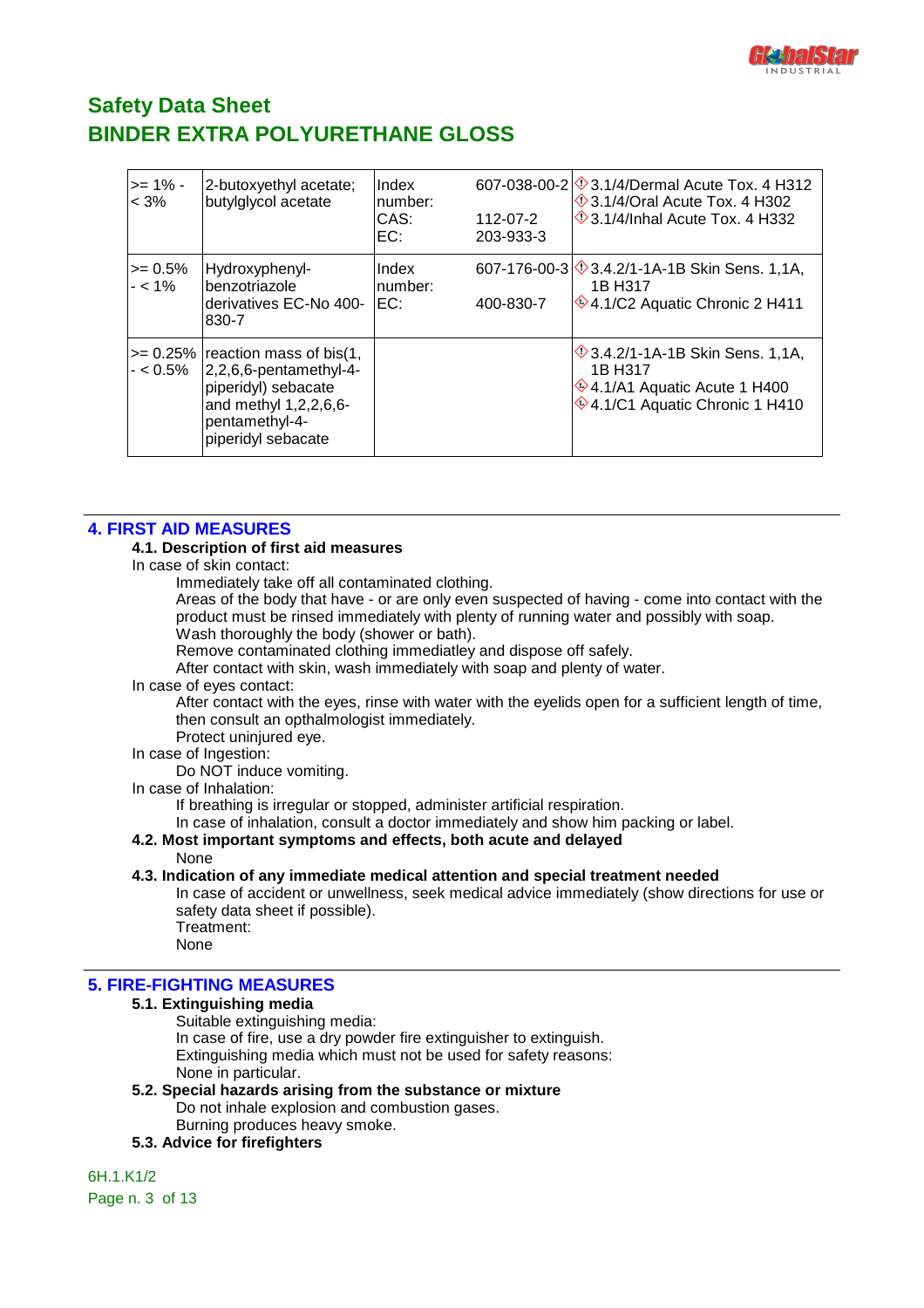

Use suitable breathing apparatus .

Collect contaminated fire extinguishing water separately. This must not be discharged into drains.

Move undamaged containers from immediate hazard area if it can be done safely.

### **6. ACCIDENTAL RELEASE MEASURES**

#### **6.1. Personal precautions, protective equipment and emergency procedures**

Wear personal protection equipment. Remove all sources of ignition. Wear breathing apparatus if exposed to vapours/dusts/aerosols. Provide adequate ventilation. Use appropriate respiratory protection. See protective measures under point 7 and 8.

#### **6.2. Environmental precautions**

Do not allow to enter into soil/subsoil. Do not allow to enter into surface water or drains. Retain contaminated washing water and dispose it. In case of gas escape or of entry into waterways, soil or drains, inform the responsible authorities.

Suitable material for taking up: absorbing material, organic, sand

**6.3. Methods and material for containment and cleaning up**

Wash with plenty of water.

### **6.4. Reference to other sections**

See also section 8 and 13

### **7. HANDLING AND STORAGE**

### **7.1. Precautions for safe handling**

Avoid contact with skin and eyes, inhaltion of vapours and mists.

Use localized ventilation system.

Don't use empty container before they have been cleaned.

Before making transfer operations, assure that there aren't any incompatible material residuals in the containers.

Contamined clothing should be changed before entering eating areas.

Do not eat or drink while working.

See also section 8 for recommended protective equipment.

### **7.2. Conditions for safe storage, including any incompatibilities**

Keep away from unguarded flame, sparks, and heat sources. Avoid direct exposure to sunlight. Keep away from food, drink and feed.

- Incompatible materials:
- None in particular.

Instructions as regards storage premises: Cool and adequately ventilated.

### **7.3. Specific end use(s)**

None in particular

### **8. EXPOSURE CONTROLS/PERSONAL PROTECTION**

### **8.1. Control parameters**

HYDROCARBONS , C9, AROMATICS

TLV TWA - 100 mg/mq

xylene [4] - CAS: 1330-20-7

MAK - TWA: 100 ppm - STEL: 200 ppm - Notes: D, Skin

 EU - TWA(8h): 221 mg/m3, 50 ppm - STEL: 442 mg/m3, 100 ppm - Notes: Skin ACGIH - TWA(8h): 100 ppm - STEL: 150 ppm - Notes: A4, BEI - URT and eye irr, CNS impair

2-methoxy-1-methylethyl acetate - CAS: 108-65-6

ACGIH - TWA: 275 mg/m3, 50 ppm - STEL: 550 mg/m3, 100 ppm - Notes: H

EU - TWA(8h): 275 mg/m3, 50 ppm - STEL: 550 mg/m3, 100 ppm - Notes: Skin

6H.1.K1/2 Page n. 4 of 13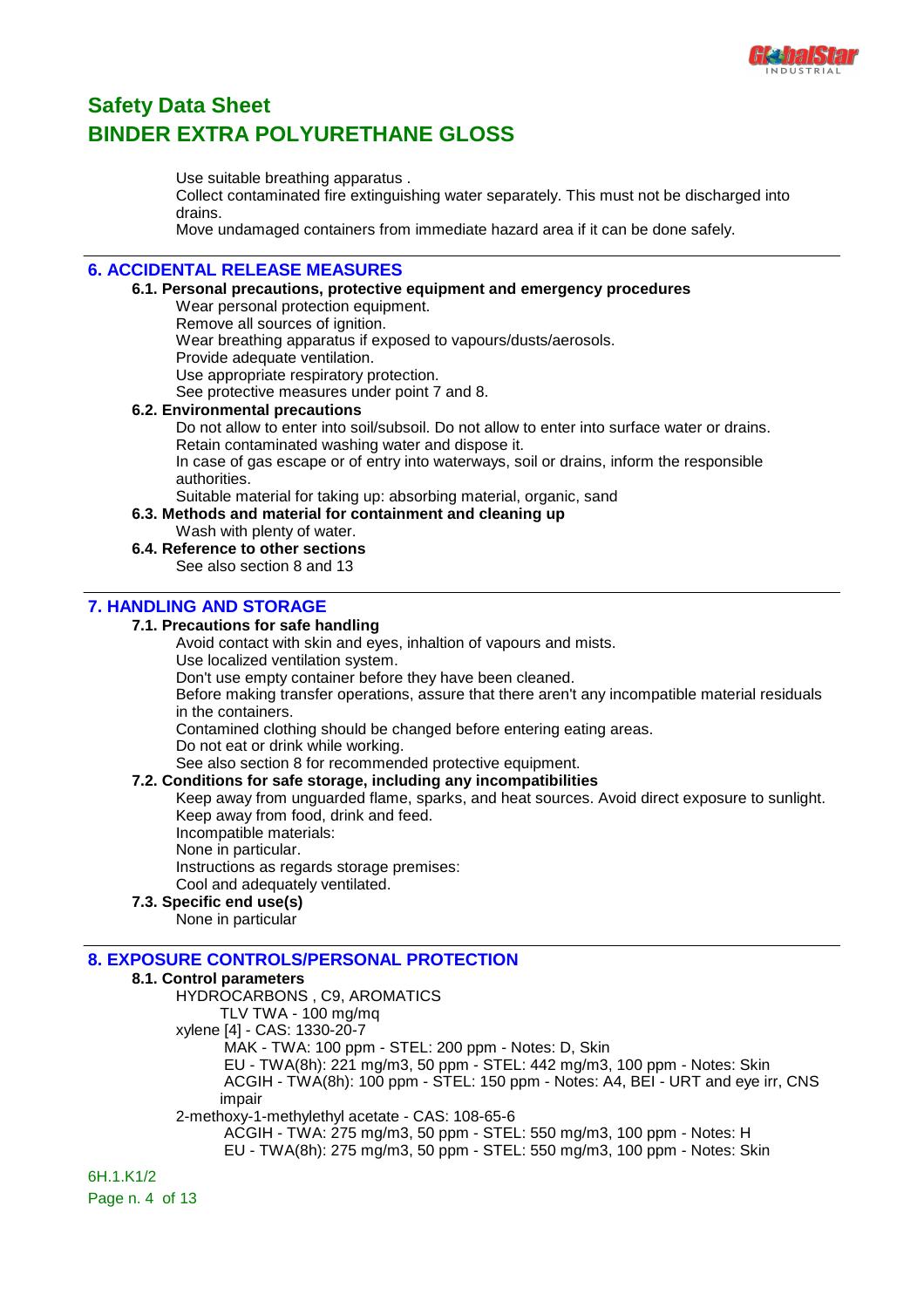

n-butyl acetate - CAS: 123-86-4 ACGIH - TWA(8h): 50 ppm - STEL: 150 ppm - Notes: Eye and URT irr OEL 8h - 150 ppm OEL short - 200 ppm 2-butoxyethyl acetate; butylglycol acetate - CAS: 112-07-2 EU - TWA(8h): 133 mg/m3, 20 ppm - STEL: 333 mg/m3, 50 ppm - Notes: Skin ACGIH - TWA(8h): 20 ppm - Notes: A3 - Hemolysis DNEL Exposure Limit Values HYDROCARBONS , C9, AROMATICS Worker Industry: 25 mg/kg - Consumer: 11 mg/kg - Exposure: Human Dermal - Frequency: Long Term, systemic effects Worker Industry: 150 mg/m3 - Consumer: 32 mg/m3 - Exposure: Human Inhalation - Frequency: Long Term, systemic effects Consumer: 11 mg/kg - Exposure: Human Oral - Frequency: Long Term, systemic effects xylene [4] - CAS: 1330-20-7 Worker Industry: 289 mg/m3 - Consumer: 174 mg/m3 - Exposure: Human Inhalation - Frequency: Short Term, local effects Worker Industry: 180 mg/kg - Consumer: 108 mg/kg - Exposure: Human Dermal - Frequency: Long Term, systemic effects Worker Industry: 77 mg/m3 - Consumer: 14.8 mg/m3 - Exposure: Human Inhalation - Frequency: Long Term, systemic effects Consumer: 1.6 mg/kg - Exposure: Human Oral - Frequency: Long Term, systemic effects Worker Industry: 289 mg/m3 - Consumer: 174 mg/m3 - Exposure: Human Inhalation - Frequency: Short Term, systemic effects 2-methoxy-1-methylethyl acetate - CAS: 108-65-6 Worker Industry: 153.5 mg/kg - Consumer: 54.8 mg/kg - Exposure: Human Dermal - Frequency: Long Term, systemic effects Worker Industry: 275 mg/m3 - Consumer: 33 mg/m3 - Exposure: Human Inhalation - Frequency: Long Term, systemic effects Consumer: 1.67 mg/kg - Exposure: Human Oral - Frequency: Long Term, systemic effects n-butyl acetate - CAS: 123-86-4 Worker Industry: 960 ppm - Consumer: 859.7 ppm - Exposure: Human Inhalation - Frequency: Short Term, systemic effects Worker Industry: 960 ppm - Consumer: 859.7 ppm - Exposure: Human Inhalation - Frequency: Short Term, local effects Worker Industry: 480 ppm - Consumer: 102.34 ppm - Exposure: Human Inhalation - Frequency: Long Term, systemic effects Worker Industry: 480 ppm - Consumer: 102.34 ppm - Exposure: Human Inhalation - Frequency: Long Term, local effects 2-butoxyethyl acetate; butylglycol acetate - CAS: 112-07-2 Consumer: 18 mg/kg - Exposure: Human Oral - Frequency: Short Term, systemic effects Consumer: 4.3 mg/kg - Exposure: Human Oral - Frequency: Long Term, systemic effects Consumer: 166 mg/kg - Exposure: Human Inhalation - Frequency: Short Term, local effects Worker Industry: 20 ppm - Consumer: 67 mg/kg - Exposure: Human Inhalation - Frequency: Long Term, systemic effects Worker Industry: 50 ppm - Consumer: 199 mg/kg - Exposure: Human Inhalation - Frequency: Short Term, local effects reaction mass of bis(1,2,2,6,6-pentamethyl-4-piperidyl) sebacate and methyl 1,2,2,6,6-pentamethyl-4-piperidyl sebacate Worker Industry: 2.5 mg/kg - Exposure: Human Dermal - Frequency: Short Term, systemic effects Worker Industry: 2.35 mg/m3 - Exposure: Human Inhalation - Frequency: Short Term, systemic effects Worker Industry: 2.35 mg/m3 - Exposure: Human Inhalation - Frequency: Long Term, systemic effects Worker Industry: 2.5 mg/kg - Exposure: Human Dermal - Frequency: Long Term, 6H.1.K1/2 Page n. 5 of 13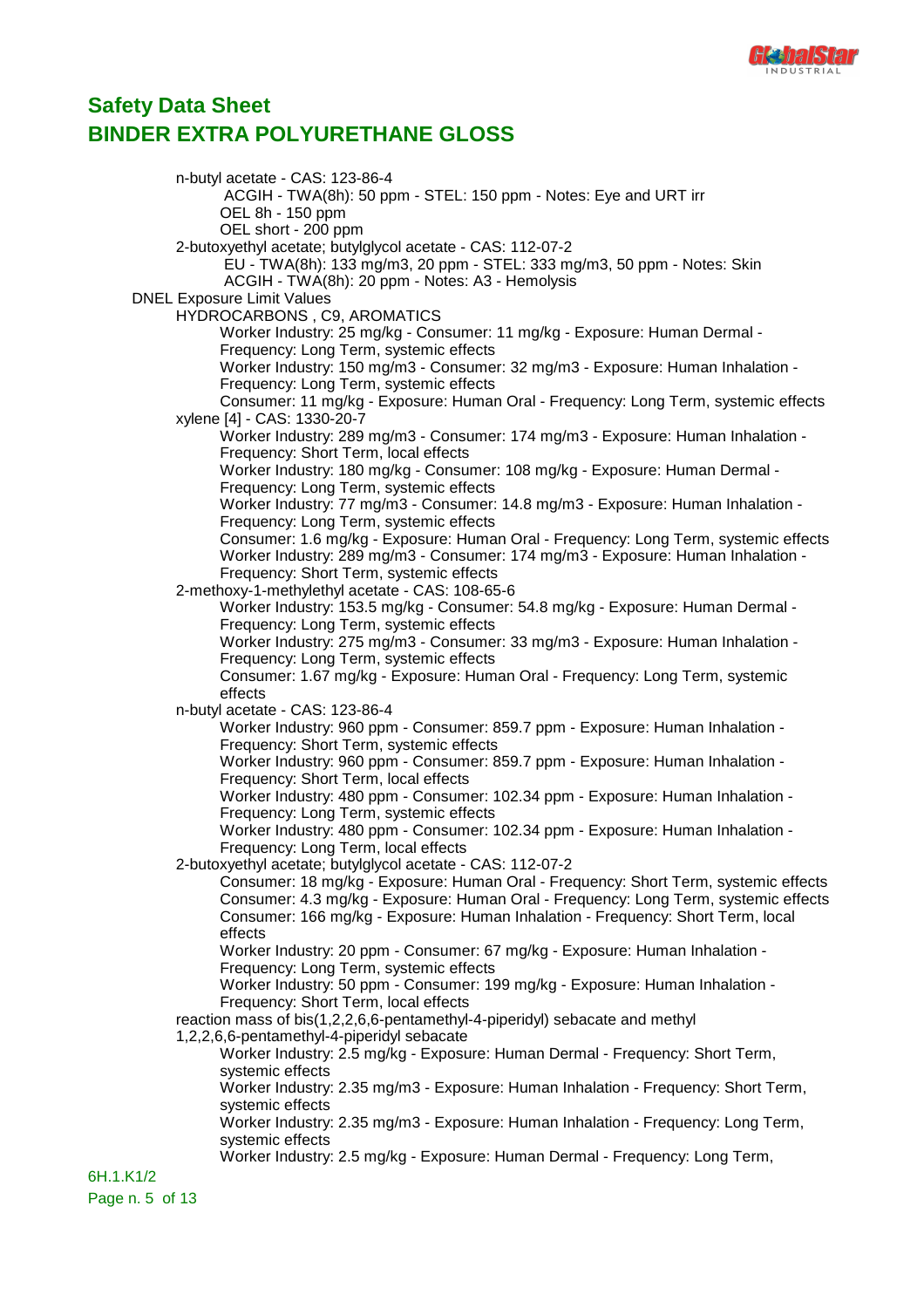

systemic effects Consumer: 1.25 mg/kg - Exposure: Human Dermal - Frequency: Short Term, systemic effects Consumer: 0.58 mg/m3 - Exposure: Human Inhalation - Frequency: Short Term, systemic effects Consumer: 1.25 mg/kg - Exposure: Human Oral - Frequency: Short Term, systemic effects Consumer: 1.25 mg/kg - Exposure: Human Dermal - Frequency: Long Term, systemic effects Consumer: 0.58 mg/m3 - Exposure: Human Inhalation - Frequency: Long Term, systemic effects PNEC Exposure Limit Values xylene [4] - CAS: 1330-20-7 Target: Marine water - Value: 0.327 mg/l Target: Air - Value: 0.327 mg/l - Type of hazard: emissione saltuaria Target: Freshwater sediments - Value: 12.46 mg/kg Target: Marine water sediments - Value: 12.46 mg/kg Target: Soil (agricultural) - Value: 2.31 mg/kg 2-methoxy-1-methylethyl acetate - CAS: 108-65-6 Target: Air - Value: 0.635 mg/l Target: Microorganisms in sewage treatments - Value: 100 mg/l Target: Freshwater sediments - Value: 3.29 mg/kg Target: Marine water sediments - Value: 0.329 mg/kg Target: Marine water - Value: 0.0635 mg/l n-butyl acetate - CAS: 123-86-4 Target: Fresh Water - Value: 0.18 mg/l Target: Marine water - Value: 0.018 mg/l Target: Freshwater sediments - Value: 0.981 mg/kg Target: Marine water sediments - Value: 0.0981 mg/kg Target: Soil (agricultural) - Value: 0.0903 mg/kg - Notes: occasional release 2-butoxyethyl acetate; butylglycol acetate - CAS: 112-07-2 Target: Fresh Water - Value: 304 mg/l Target: Marine water - Value: 304 mg/l Target: Microorganisms in sewage treatments - Value: 90 mg/l reaction mass of bis(1,2,2,6,6-pentamethyl-4-piperidyl) sebacate and methyl 1,2,2,6,6-pentamethyl-4-piperidyl sebacate Target: Fresh Water - Value: 0.0022 mg/l Target: Marine water - Value: 0.00022 mg/l Target: Air - Value: 0.009 mg/l - Notes: saltuaria Target: Marine water sediments - Value: 0.11 mg/kg Target: Freshwater sediments - Value: 1.05 mg/kg Target: Soil (agricultural) - Value: 0.21 mg/kg Target: Microorganisms in sewage treatments - Value: 1 mg/l **8.2. Exposure controls** Eye protection: Use close fitting safety goggles, don't use eye lens. Protection for skin: Use clothing that provides comprehensive protection to the skin, e.g. cotton, rubber, PVC or viton. Protection for hands: Use protective gloves that provides comprehensive protection, e.g. P.V.C., neoprene or rubber. Respiratory protection: Use adequate protective respiratory equipment. Thermal Hazards: None Environmental exposure controls: None

6H.1.K1/2 Page n. 6 of 13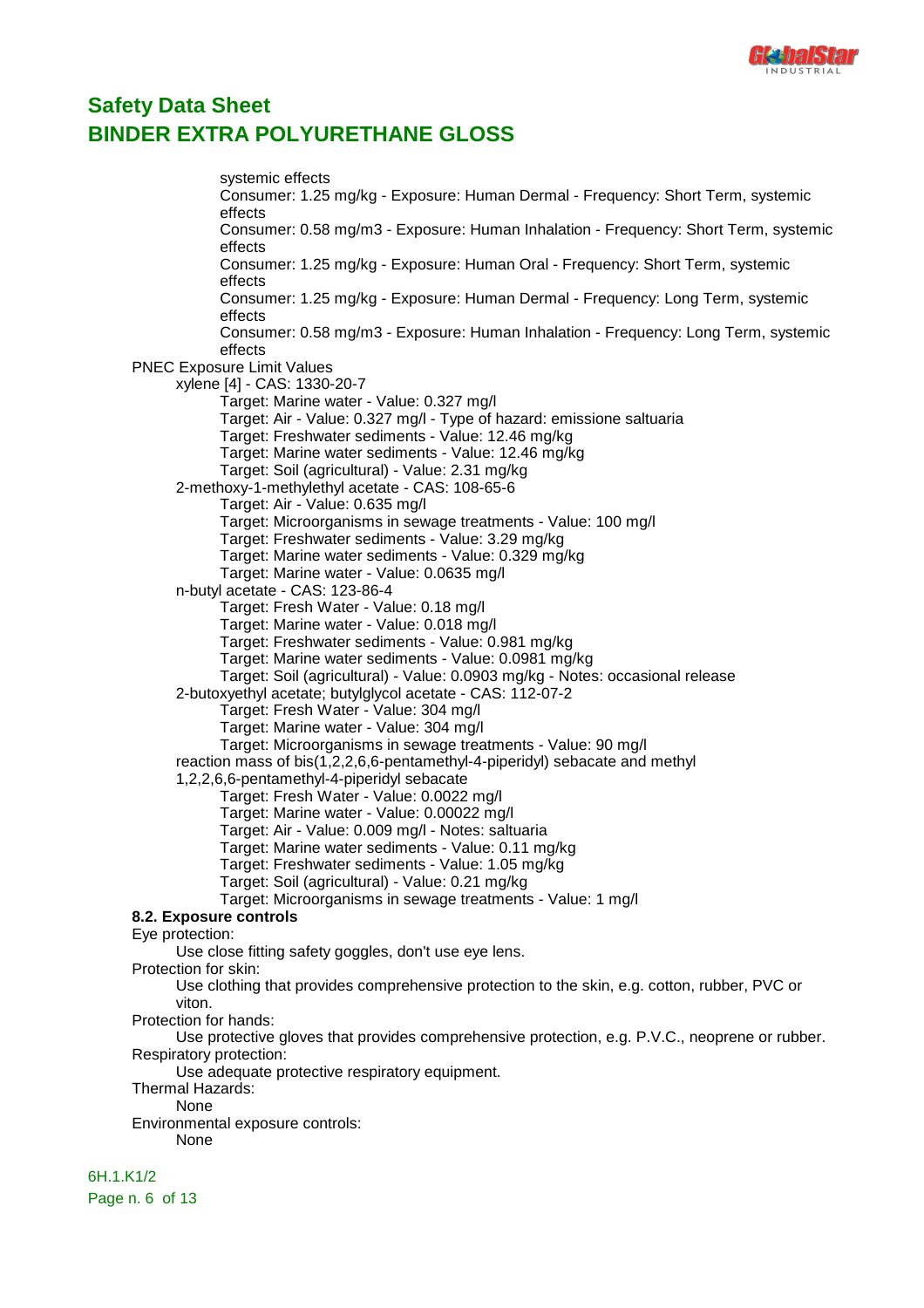

Appropriate engineering controls: None

### **9. PHYSICAL AND CHEMICAL PROPERTIES**

### **9.1. Information on basic physical and chemical properties**

| <b>Properties</b>                                | Value                       | Method: | <b>Notes</b>             |
|--------------------------------------------------|-----------------------------|---------|--------------------------|
| Appearance and colour:                           | liquid<br>transparent       | --      | $-$                      |
| Odour:                                           | solvent                     | --      | --                       |
| Odour threshold:                                 | forte                       | --      | $-$                      |
| pH:                                              | N.A.                        | --      | --                       |
| Melting point / freezing<br>point:               | N.D.                        | --      | $-$                      |
| Initial boiling point and<br>boiling range:      | N.D.                        | --      | --                       |
| Flash point:                                     | 25 ° C                      | --      | $-$                      |
| Evaporation rate:                                | N.D.                        | --      | $-$                      |
| Solid/gas flammability:                          | N.A.                        | --      | --                       |
| Upper/lower flammability<br>or explosive limits: | $0.8$ min - $8.5$<br>max VV | --      | $-$                      |
| Vapour pressure:                                 | n.d.                        | --      | $-$                      |
| Vapour density:                                  | >1                          | --      | $-$                      |
| Relative density:                                | 1.02 kg/l                   | --      | --                       |
| Solubility in water:                             | none                        | --      | $-$                      |
| Solubility in oil:                               | soluble                     | --      | --                       |
| Partition coefficient (n-<br>octanol/water):     | N.D.                        | --      | $\overline{\phantom{a}}$ |
| Auto-ignition temperature:                       | N.D.                        | --      |                          |
| Decomposition<br>temperature:                    | N.D.                        | --      | --                       |
| Viscosity:                                       | 16"±3" ford 8               | --      | --                       |
| Explosive properties:                            | N.A.                        | --      | --                       |
| Oxidizing properties:                            | N.A.                        | --      | --                       |

### **9.2. Other information**

6H.1.K1/2 Page n. 7 of 13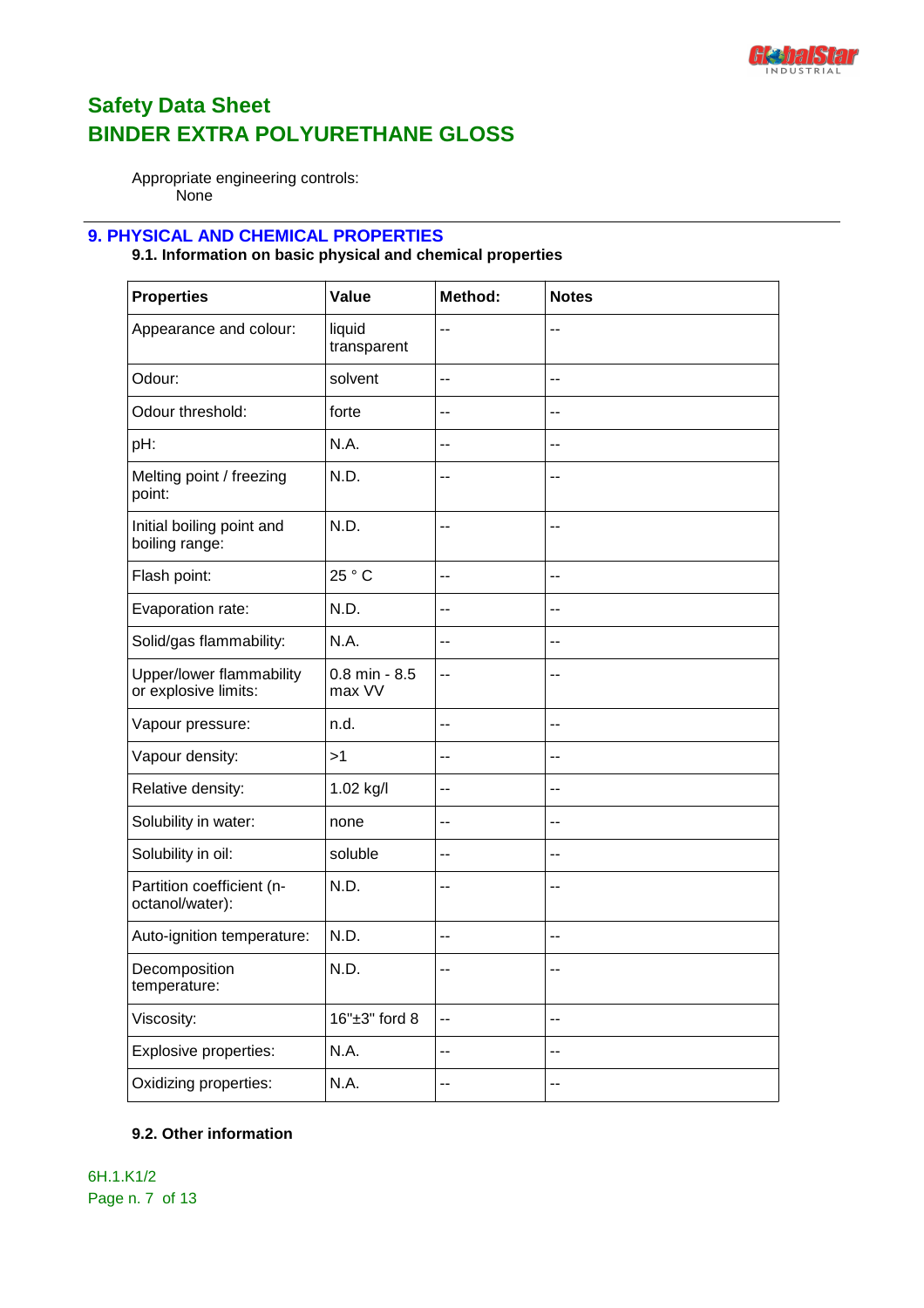

| <b>Properties</b>                              | Value     | Method: | <b>Notes</b> |
|------------------------------------------------|-----------|---------|--------------|
| Miscibility:                                   | <b>NO</b> | $-$     | $- -$        |
| Fat Solubility:                                | soluble   | $- -$   | $- -$        |
| Conductivity:                                  | N.D.      | $- -$   | $- -$        |
| <b>Substance Groups</b><br>relevant properties | N.A.      | $- -$   | $- -$        |

### **10. STABILITY AND REACTIVITY**

#### **10.1. Reactivity**

Stable under normal conditions

- **10.2. Chemical stability** Stable under normal conditions
- **10.3. Possibility of hazardous reactions**

It may generate toxic gases on contact with powerful oxidising agents, and powerful reducing agents.

- It may catch fire on contact with powerful oxidising agents.
- **10.4. Conditions to avoid**
	- Stable under normal conditions.
- **10.5. Incompatible materials**
	- Avoid contact with combustible materials. The product could catch fire.

### **10.6. Hazardous decomposition products**

None.

### **11. TOXICOLOGICAL INFORMATION**

**11.1. Information on toxicological effects** Toxicological information of the product: N.A. Toxicological information of the main substances found in the product: HYDROCARBONS , C9, AROMATICS a) acute toxicity: Test: LC50 - Route: Inhalation - Species: Rat > 6193 mg/m3 - Duration: 4h Test: LD50 - Route: Oral - Species: Rat = 3592 mg/kg Test: LD50 - Route: Skin - Species: Rabbit > 3160 mg/kg xylene [4] - CAS: 1330-20-7 a) acute toxicity: Test: LC50 - Route: Inhalation - Species: Rat 20 mg/l - Duration: 4h Test: LD50 - Route: Oral - Species: Mouse 5627 mg/kg Test: LD50 - Route: Skin - Species: Rabbit > 5000 mg/kg 2-methoxy-1-methylethyl acetate - CAS: 108-65-6 a) acute toxicity: Test: LD50 - Route: Oral - Species: Mouse 8532 mg/kg Test: LD50 - Route: Skin - Species: Rabbit 5001 mg/kg Test: LC50 - Route: Inhalation - Species: Mouse > 35.7 mg/l - Duration: 4h - Notes: 6 hours h) STOT-single exposure: Test: Eye Irritant Positive Test: Skin Irritant Positive n-butyl acetate - CAS: 123-86-4 a) acute toxicity: Test: LC50 - Route: Inhalation - Species: Rat > 21.2 mg/l - Duration: 4h Test: LD50 - Route: Oral - Species: Rat 10760 mg/kg 6H.1.K1/2

Page n. 8 of 13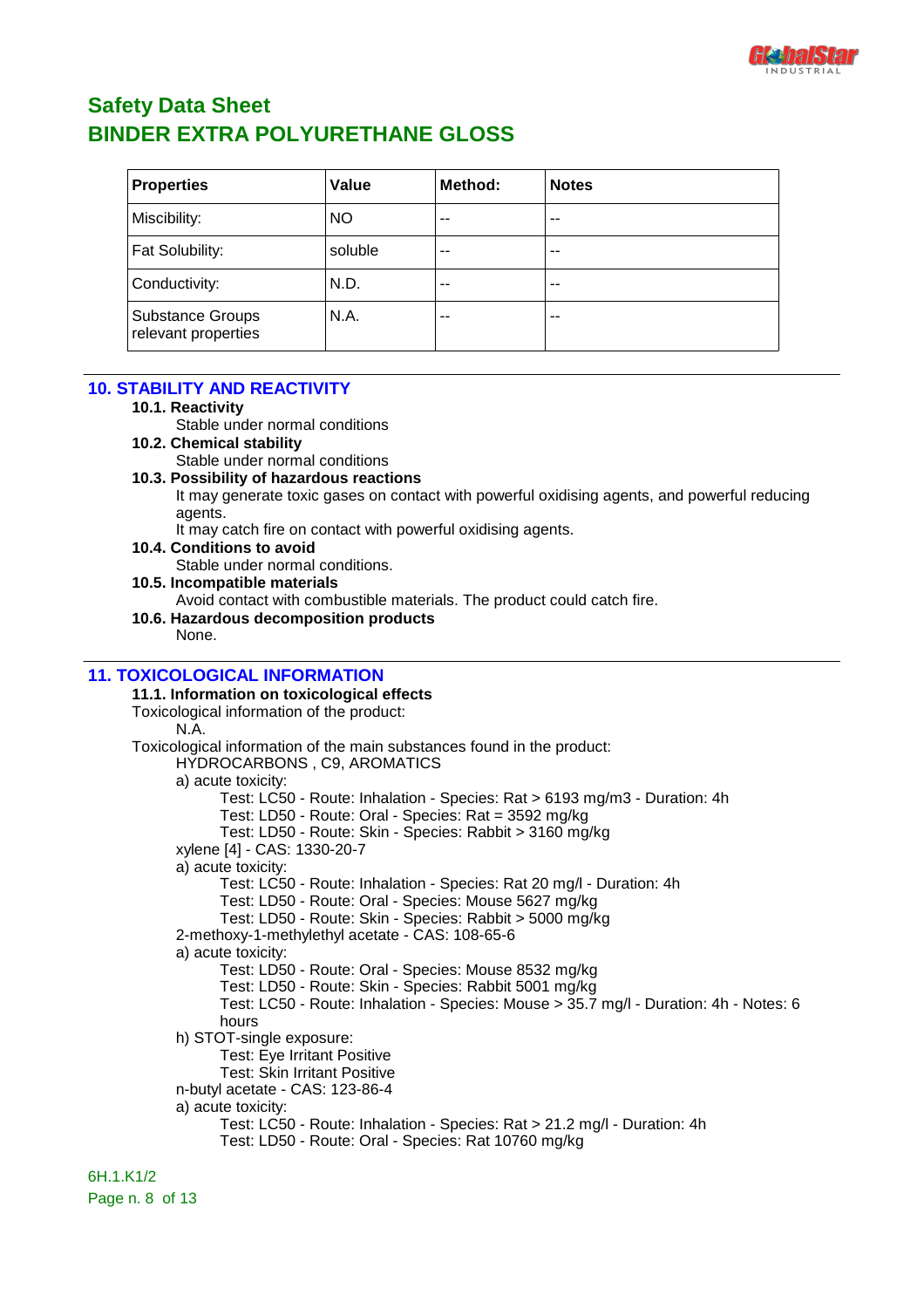

Test: LD50 - Route: Skin - Species: Rabbit > 14000 mg/kg 2-butoxyethyl acetate; butylglycol acetate - CAS: 112-07-2 a) acute toxicity: Test: LD50 - Route: Oral - Species: Rat 1880 mg/kg - Notes: bw Test: LD50 - Route: Skin - Species: Rabbit 1500 mg/kg - Notes: bw Test: LC50 - Route: Inhalation - Species: Rat > 400 ppm - Duration: 4h reaction mass of bis(1,2,2,6,6-pentamethyl-4-piperidyl) sebacate and methyl 1,2,2,6,6-pentamethyl-4-piperidyl sebacate a) acute toxicity: Test: LD50 - Route: Oral - Species: Rat = 3230 mg/kg b) skin corrosion/irritation: Test: Skin Irritant - Route: Skin - Species: Rabbit Negative d) respiratory or skin sensitisation: Test: Skin Sensitization - Route: Skin - Species: Mouse Positive - Source: OECD (L.G. 406) e) germ cell mutagenicity: Test: Mutagenesis No - Notes: TEST DI AMES f) carcinogenicity: Test: Carcinogenicity No h) STOT-single exposure: Test: SIRO\_TOX GENERAL No xylene [4] - CAS: 1330-20-7 LD50 (RAT) ORAL: 5000 MG/KG 2-methoxy-1-methylethyl acetate - CAS: 108-65-6 LD50 (RAT) oral. 8532 mg/Kg LD50 (RAT) derm. >5000 mg/kg n-butyl acetate - CAS: 123-86-4 LD (RAT) oral, 10770 mg/kg 2-butoxyethyl acetate; butylglycol acetate - CAS: 112-07-2 LD50 (RAT) SKIN: 1580 MG/KG

If not differently specified, the information required in Regulation (EU)2015/830 listed below must be considered as N.A.: a) acute toxicity;

b) skin corrosion/irritation; c) serious eye damage/irritation; d) respiratory or skin sensitisation; e) germ cell mutagenicity; f) carcinogenicity; g) reproductive toxicity; h) STOT-single exposure; i) STOT-repeated exposure; j) aspiration hazard.

### **12. ECOLOGICAL INFORMATION**

#### **12.1. Toxicity**

Adopt good working practices, so that the product is not released into the environment. Do not use when plants are in flower: the product is toxic for bees. HYDROCARBONS , C9, AROMATICS a) Aquatic acute toxicity: Endpoint: LC50 - Species: Fish = 9.22 mg/l - Duration h: 96 xylene [4] - CAS: 1330-20-7 a) Aquatic acute toxicity: Endpoint: EC50 - Species: Daphnia = 1 mg/l - Duration h: 24 Endpoint: EC50 - Species: Algae = 4.36 mg/l - Duration h: 73

6H.1.K1/2 Page n. 9 of 13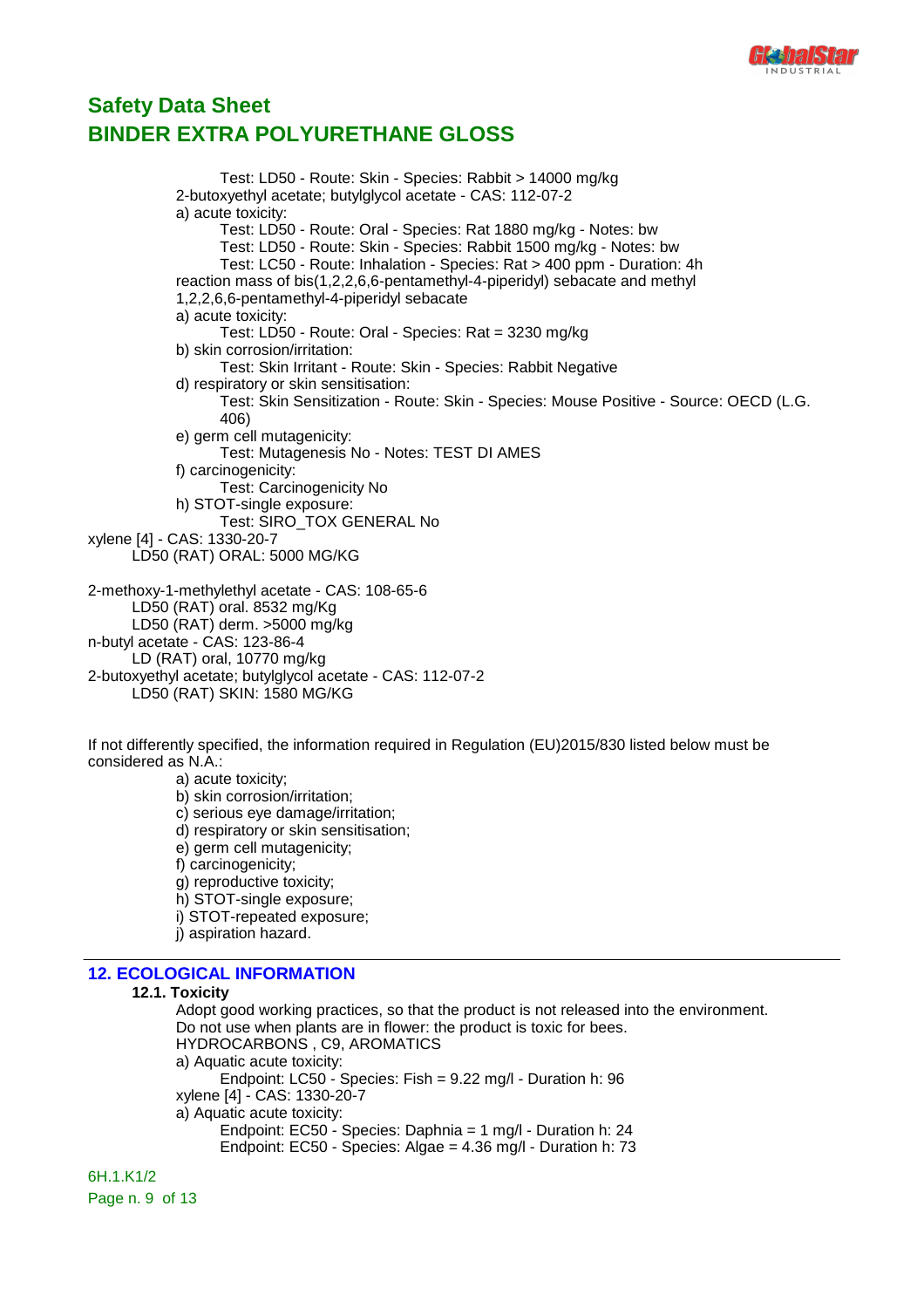

Endpoint: LC50 - Species: Fish = 2.6 mg/l - Duration h: 96 Endpoint: NOEC - Species: Algae = 0.44 mg/l - Duration h: 73 Endpoint: NOEC - Species: Daphnia = 1.57 mg/l - Notes: 21g Endpoint: NOEC - Species: Fish = 1.4 mg/l - Notes: 56g 2-methoxy-1-methylethyl acetate - CAS: 108-65-6 a) Aquatic acute toxicity: Endpoint: LC50 - Species: Fish = 180 mg/l - Duration h: 96 Endpoint: EC50 - Species: Daphnia = 380 mg/l - Duration h: 48 Endpoint: EC50 - Species: Algae = 2000 mg/l - Duration h: 72 n-butyl acetate - CAS: 123-86-4 a) Aquatic acute toxicity: Endpoint: LC50 - Species: Fish = 62 mg/l - Duration h: 96 Endpoint: EC50 - Species: Daphnia = 205 mg/l - Duration h: 48 2-butoxyethyl acetate; butylglycol acetate - CAS: 112-07-2 a) Aquatic acute toxicity: Endpoint: LC50 - Species: Fish = 28 mg/l - Duration h: 96 Endpoint: EC50 - Species: Daphnia = 1570 mg/l - Duration h: 72 Endpoint: EC50 - Species: Algae = 37 mg/l - Duration h: 48 Hydroxyphenyl-benzotriazole derivatives EC-No 400-830-7 - Index number: 607-176-00-3 a) Aquatic acute toxicity: Endpoint: LC50 - Species: Fish = 2.8 mg/l Endpoint: EC50 - Species: Daphnia = 3.8 mg/l **12.2. Persistence and degradability** None HYDROCARBONS , C9, AROMATICS Biodegradability: Easely biodegradable - Test: N.A. - Duration h: N.A. - %: N.A. - Notes: N.A. xylene [4] - CAS: 1330-20-7 Biodegradability: Easely biodegradable - Test: N.A. - Duration h: N.A. - %: N.A. - Notes: N.A. 2-methoxy-1-methylethyl acetate - CAS: 108-65-6 Biodegradability: Easely biodegradable - Test: N.A. - Duration h: N.A. - %: N.A. - Notes: N.A. n-butyl acetate - CAS: 123-86-4 Biodegradability: Easely biodegradable - Test: N.A. - Duration h: N.A. - %: 83 - Notes: 28 days **12.3. Bioaccumulative potential** 2-methoxy-1-methylethyl acetate - CAS: 108-65-6 Bioaccumulation: Not bioaccumulative - Test: N.A. N.A. - Duration h: N.A. - Notes: N.A. **12.4. Mobility in soil** 2-methoxy-1-methylethyl acetate - CAS: 108-65-6 Mobility in soil: Mobile - Test: N.A. N.A. - Duration h: N.A. - Notes: fast evaporating **12.5. Results of PBT and vPvB assessment** vPvB Substances: None - PBT Substances: None **12.6. Other adverse effects** None

### **13. DISPOSAL CONSIDERATIONS**

#### **13.1. Waste treatment methods**

Recover, if possible. Send to authorised disposal plants or for incineration under controlled conditions. In so doing, comply with the local and national regulations currently in force.

### **14. TRANSPORT INFORMATION**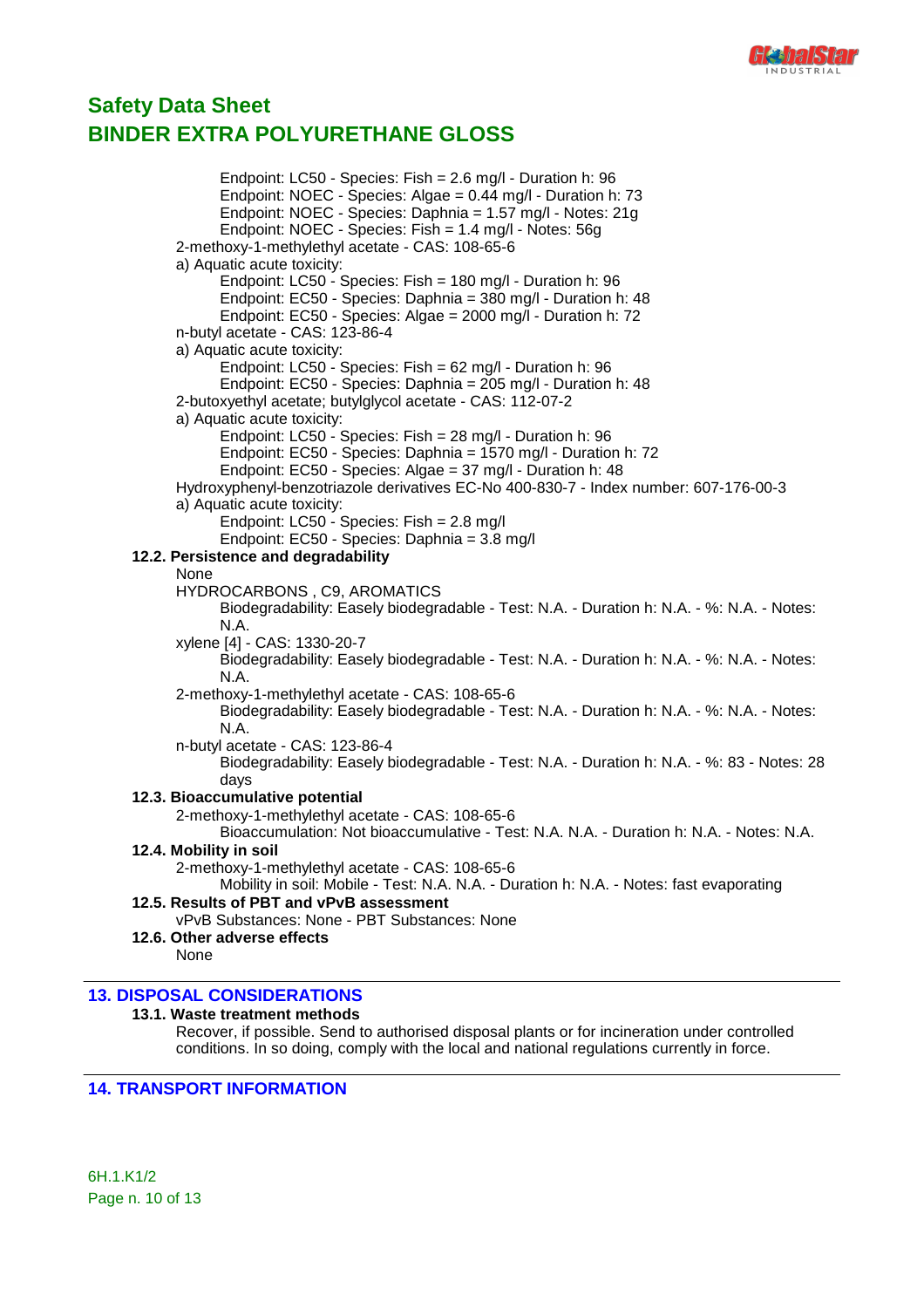



| 14.1. UN number                                         |                                                                          |
|---------------------------------------------------------|--------------------------------------------------------------------------|
| ADR-UN Number:                                          | 1263                                                                     |
| IATA-UN Number:                                         | 1263                                                                     |
| <b>IMDG-UN Number:</b>                                  | 1263                                                                     |
| 14.2. UN proper shipping name                           |                                                                          |
| <b>ADR-Shipping Name:</b>                               | <b>PAINT</b>                                                             |
| IATA-Shipping Name:                                     | <b>PAINT</b>                                                             |
| <b>IMDG-Shipping Name:</b>                              | <b>PAINT</b>                                                             |
| 14.3. Transport hazard class(es)                        |                                                                          |
| ADR-Class:                                              | 3                                                                        |
| ADR - Hazard identification number:                     | 30                                                                       |
| IATA-Class:                                             | 3                                                                        |
| IMDG-Class:                                             | 3                                                                        |
| 14.4. Packing group                                     |                                                                          |
| <b>ADR-Packing Group:</b>                               | Ш                                                                        |
| IATA-Packing group:                                     | Ш                                                                        |
| IMDG-Packing group:                                     | Ш                                                                        |
| <b>14.5. Environmental hazards</b>                      |                                                                          |
| <b>ADR-Enviromental Pollutant:</b>                      | No                                                                       |
| IMDG-Marine pollutant:                                  | No                                                                       |
| 14.6. Special precautions for user                      |                                                                          |
| <b>ADR-Subsidiary risks:</b>                            |                                                                          |
| $ADR-S.P.$ :                                            | 163 640E 650                                                             |
| ADR-Transport category (Tunnel restriction code): (D/E) |                                                                          |
| IATA-Passenger Aircraft:                                | 305                                                                      |
| IATA-Subsidiary risks:                                  |                                                                          |
| IATA-Cargo Aircraft:                                    | 307                                                                      |
| IATA-ERG:                                               | 3L                                                                       |
| IMDG-EmS:                                               | F-E<br>$S-D$                                                             |
| <b>IMDG-Subsidiary risks:</b>                           |                                                                          |
| IMDG-Stowage and handling:                              | Category B                                                               |
|                                                         | 14.7. Transport in bulk according to Annex II of Marpol and the IBC Code |
| N.A.                                                    |                                                                          |

#### **15. REGULATORY INFORMATION**

#### **15.1. Safety, health and environmental regulations/legislation specific for the substance or mixture**

Dir. 67/548/EEC (Classification, packaging and labelling of dangerous substances). Dir. 99/45/EEC (Classification, packaging and labelling of dangerous preparations). Dir. 98/24/EC (Risks related to chemical agents at work). Dir. 2000/39/EC (Occupational exposure limit values); Dir. 2006/8/CE. Regulation (CE) n. 1907/2006 (REACH), Regulation (CE) n.1272/2008 (CLP), Regulation (CE) n.790/2009. Volatile Organic compounds - VOCs = 425.14 g/l Volatile CMR substances = 0.01 % Halogenated VOCs which are assigned the risk phrase R40 = 0.00 % Organic Carbon -  $C = 0.33$ 

Where applicable, refer to the following regulatory provisions : Directive 2012/18/EU (Seveso III)

6H.1.K1/2 Page n. 11 of 13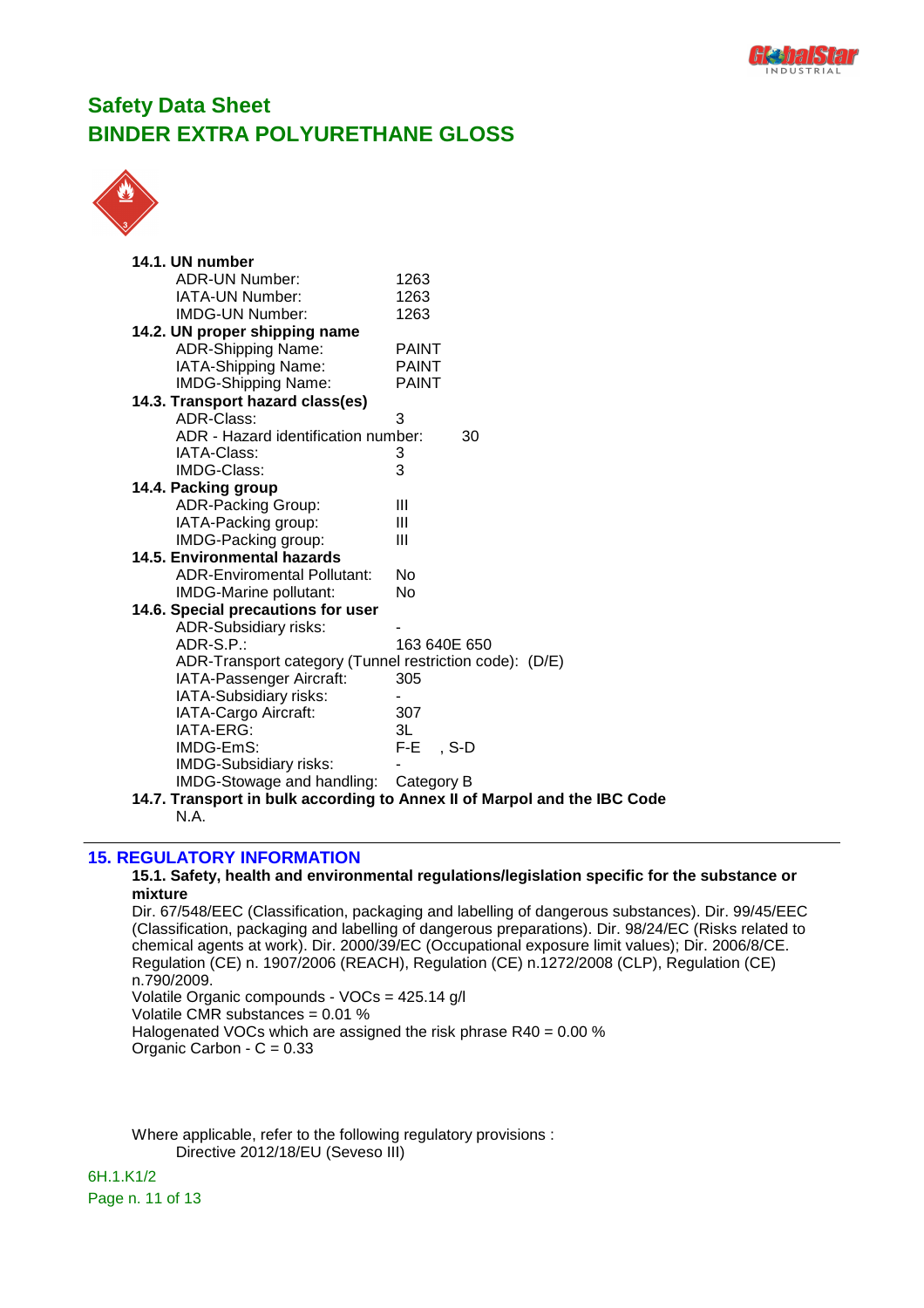

Regulation (EC) nr 648/2004 (detergents). Dir. 2004/42/EC (VOC directive)

Provisions related to directive EU 2012/18 (Seveso III): Seveso III category according to Annex 1, part 1 Product belongs to category: P5c

#### **15.2. Chemical safety assessment**

No Chemical Safety Assessment has been carried out for the mixture.

### **16. OTHER INFORMATION**

Full text of phrases referred to in Section 3:

H226 Flammable liquid and vapour. H411 Toxic to aquatic life with long lasting effects.

H335 May cause respiratory irritation.

H304 May be fatal if swallowed and enters airways.

H336 May cause drowsiness or dizziness.

EUH066 Repeated exposure may cause skin dryness or cracking.

H332 Harmful if inhaled.

H312 Harmful in contact with skin.

H319 Causes serious eye irritation.

H315 Causes skin irritation.

H373 May cause damage to organs through prolonged or repeated exposure if inhaled.

H302 Harmful if swallowed.

H317 May cause an allergic skin reaction.

H400 Very toxic to aquatic life.

H410 Very toxic to aquatic life with long lasting effects.

| <b>Hazard class and</b><br>hazard category | Code                | <b>Description</b>                                                |
|--------------------------------------------|---------------------|-------------------------------------------------------------------|
| Flam. Liq. 3                               | 2.6/3               | Flammable liquid, Category 3                                      |
| Acute Tox. 4                               | 3.1/4/Dermal        | Acute toxicity (dermal), Category 4                               |
| Acute Tox. 4                               | $3.1/4$ /Inhal      | Acute toxicity (inhalation), Category 4                           |
| Acute Tox. 4                               | 3.1/4/Oral          | Acute toxicity (oral), Category 4                                 |
| Asp. Tox. 1                                | 3.10/1              | Aspiration hazard, Category 1                                     |
| Skin Irrit. 2                              | 3.2/2               | Skin irritation, Category 2                                       |
| Eye Irrit. 2                               | 3.3/2               | Eye irritation, Category 2                                        |
| Skin Sens. 1,1A,1B                         | $3.4.2/1 - 1A - 1B$ | Skin Sensitisation, Category 1,1A,1B                              |
| STOT SE3                                   | 3.8/3               | Specific target organ toxicity - single exposure,<br>Category 3   |
| STOT RE <sub>2</sub>                       | 3.9/2               | Specific target organ toxicity - repeated<br>exposure, Category 2 |
| <b>Aquatic Acute 1</b>                     | 4.1/A1              | Acute aquatic hazard, category 1                                  |
| <b>Aquatic Chronic 1</b>                   | 4.1/C1              | Chronic (long term) aquatic hazard, category 1                    |
| <b>Aquatic Chronic 2</b>                   | 4.1/C2              | Chronic (long term) aquatic hazard, category 2                    |